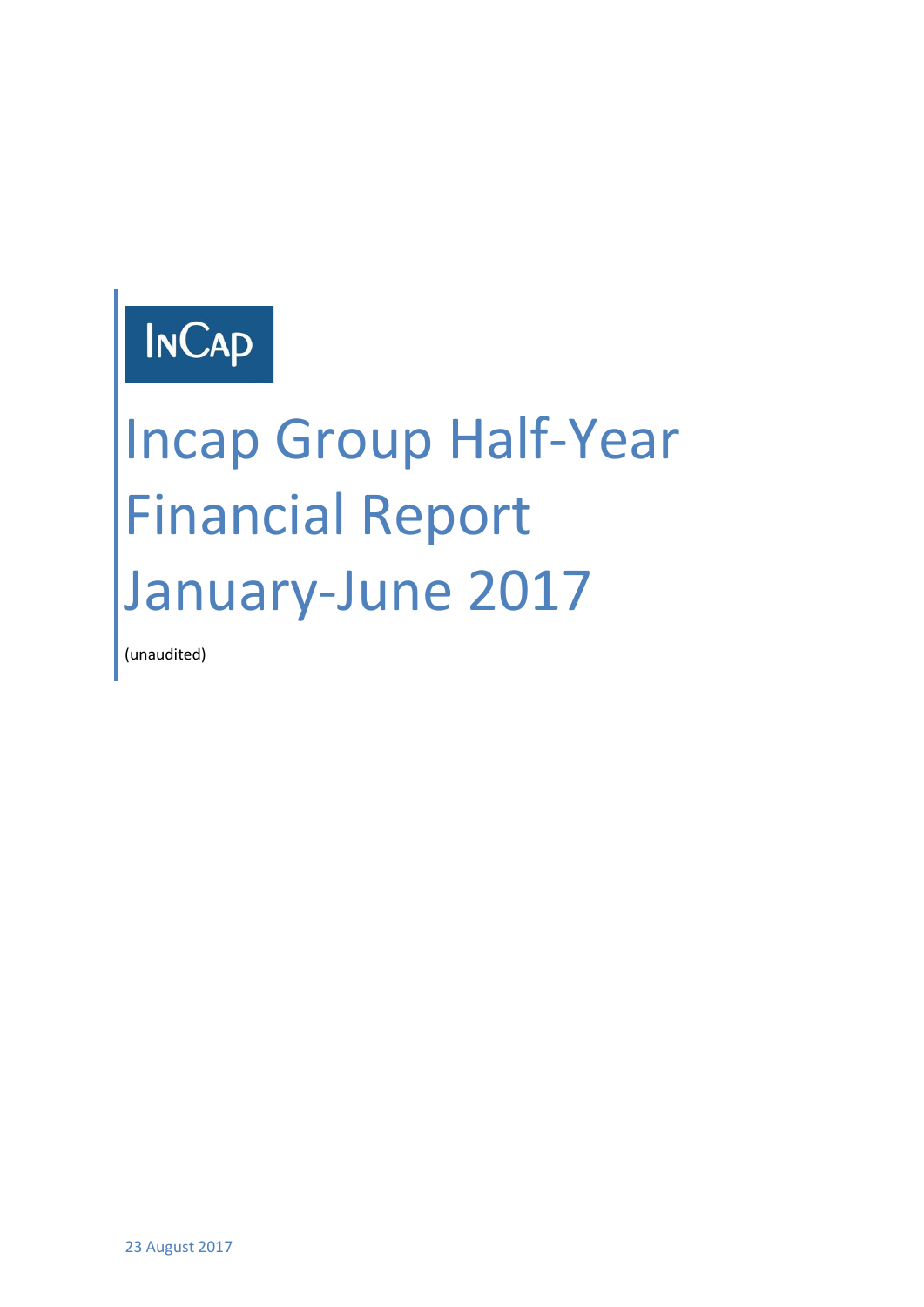

Incap Corporation

Half-year financial report 23 August 2017 at 8.00 a.m. (EEST)

#### **INCAP GROUP HALF-YEAR FINANCIAL REPORT FOR JANUARY-JUNE 2017 (UNAUDITED): REVENUE AND OPERATING PROFIT IMPROVED, THE COMPANY UPGRADES ITS FULL-YEAR ESTIMATE OF REVENUE**

#### **Key figures in January-June 2017**

- The Group's revenue in January-June 2017 increased by 33% on corresponding period last year and amounted to EUR 23.8 million (1-6/2016: EUR 17.9 million).
- The Group's operating profit (EBIT) increased on corresponding period and amounted to EUR 2.3 million, being 10% out of revenue (EUR 2.2 million or 12% out of revenue).
- Net profit for the report period improved year-on-year and amounted to EUR 1.6 million (EUR 1.3 million).
- The company estimates that the full-year revenue in 2017 is approximately EUR 45- 50 million and the operating profit (EBIT) is somewhat higher than in 2016, provided that there are no major changes in exchange rates. In 2016 the full-year revenue was EUR 38.6 million and the operating profit (EBIT) EUR 4.4 million.

#### **Key figures in April-June 2017**

- The revenue of the second quarter amounted to EUR 12.8 million, showing an increase of 39% compared with the corresponding period last year (4-6/2016: EUR 9.2 million) and up 16% compared with the first quarter of the year (1-3/2017: EUR 11.0 million).
- Operating profit (EBIT) for the second quarter was EUR 1.3 million, i.e. approximately 24% higher than in the corresponding period last year (4-6/2016: EUR 1.0 million) and in the first quarter (1-3/2017: EUR 1.0 million).

#### **The accounting principles for the half-year report**

This half-year report has been prepared in accordance with international financial reporting standards (IFRS) - IAS 34 Interim Financial Reporting standard. When preparing the release, the same principles have been used as in the 2016 financial statement. Unless otherwise stated, the comparison figures refer to the same period in the previous year. The information in this half-year financial report is unaudited.

#### **Ville Vuori, President and CEO of Incap Group:**

"Our business grew in the first half of the year according to our expectations and especially the second quarter of the year was excellent both in terms of revenue and the operating profit. Equity keeps improving, though it was not yet visible in equity ratio as inventory and receivables were peaking at the measuring point due to the growing business. The financing position of the company is good.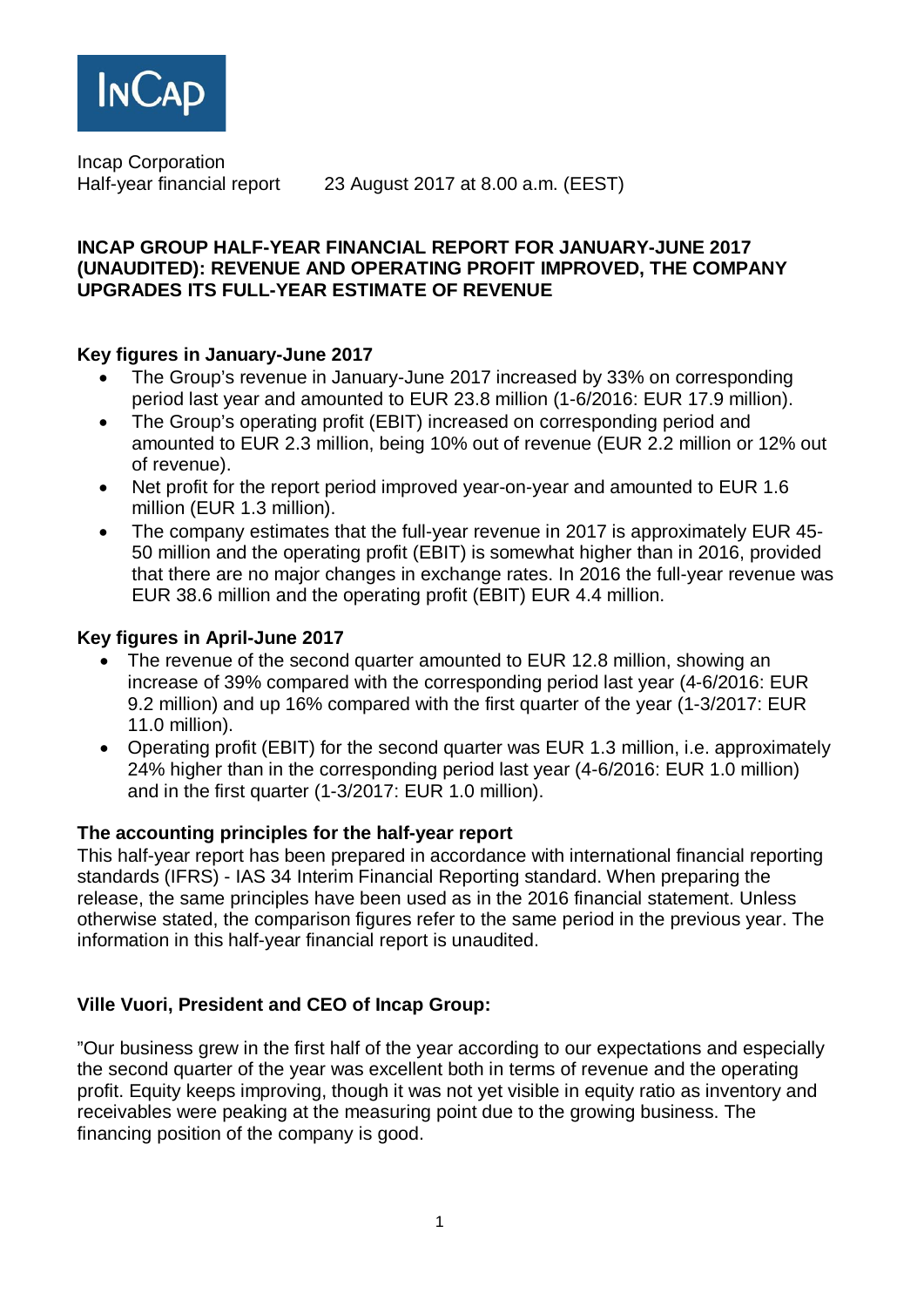

In India the new Goods and Services Tax was introduced as from 1 July 2017. The implementation required some additional effort from us and caused some delays in transactions between companies. The transfer went finally relatively smoothly. We prepared for the change and eventual delays by increasing the inventory volumes towards the end of June.

Performance in the Indian operations continued strong. This year the business unit in Tumkur has been a part of the Incap Group since 10 years and it has had a significant role in the internationalization and development of Incap's operations. The extension of the factory was taken successfully into use and the increased capacity enables the acquisition of new customers and production of new products.

Operations of the factory in Estonia have stabilized being on the track of profitable growth. As an act of development the company has updated its operations to meet with the latest Medical manufacturing ISO 13485/2016 certificate that is needed in the manufacture of medical devices.

Currency fluctuations have had no significant effect on the revenue or profitability.

The pressure from customers on the price reduction and the increased costs for rawmaterials at the same time are challenging us also in future. I trust that we can with our efficient and lean operational model grow our business further while at the same time keeping the profitability at the present good level. The market outlook is good at the moment and I trust that our active operations aimed at realizing organic growth will produce successful results."

#### **Incap Group's revenue and earnings in January-June 2017**

Revenue for January-June amounted to EUR 23.8 million, showing an increase of 33% year-on-year (1-6/2016: EUR 17.9 million) and being 15% higher than in the latter half of the year 2016 (7-12/2016: EUR 20.8 million). The growth was mainly caused by the increased manufacturing volumes in the Estonian factory.

The operating profit (EBIT) for January-June amounted to EUR 2.3 million, improving slightly when compared with the corresponding period last year (EUR 2.2 million) and the second half of 2016 (EUR 2.2 million). The operating profit margin for the report period amounted to 10%, which is generally considered to be a good level in the business of electronics manufacturing services.

Weakening of the Indian Rupee in relation to Euro lowered the revenue by approximately EUR 0.6 million and the operating profit by approximately EUR 0.06 million.

Personnel expenses in the report period increased in line with the growing business volumes and amounted to approximately EUR 2.0 million (EUR 1.7 million). The value of inventories increased to EUR 8.0 million based on the growth of business volumes and the renewed taxation in India (EUR 5.9 million). In the most significant post-independence reform of Indian taxation various indirect taxes are integrated into a single Goods and Services Tax. The reform will improve the local business environment of enterprises.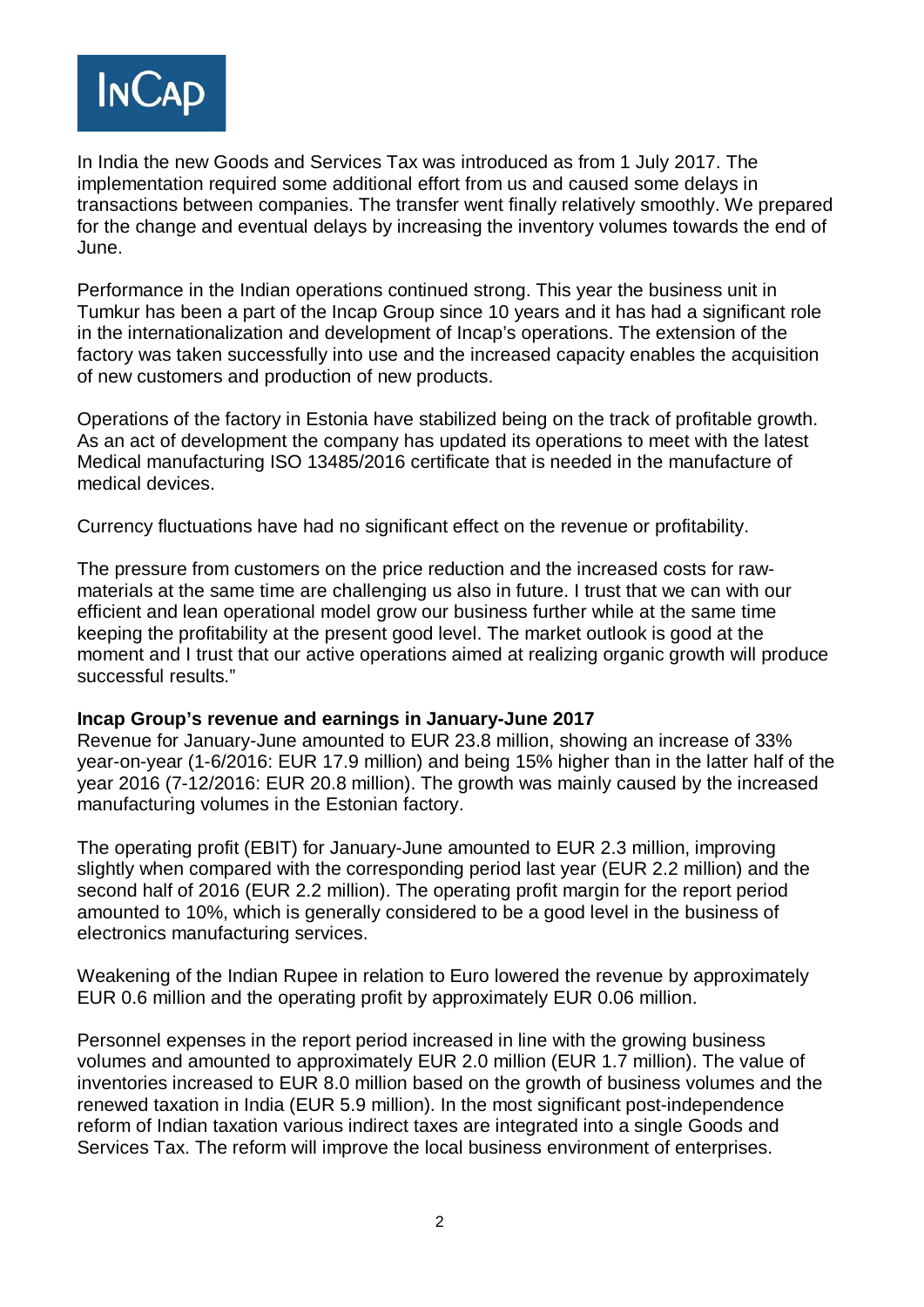

Net financial expenses amounted to EUR 0.3 million (EUR 0.3 million). Depreciation amounted to EUR 0.2 million (EUR 0.2 million).

Net profit for the period was EUR 1.6 million (EUR 1.3 million). Earnings per share were EUR 0.36 (EUR 0.29).

| <b>COMPARISON</b><br><b>BY REPORT PERIOD</b><br>$(1,000$ euros) | 1-6/2017 | $1 - 6/2016$ | 7-12/2016 | 1-12/2015 |
|-----------------------------------------------------------------|----------|--------------|-----------|-----------|
| Revenue                                                         | 23,779   | 17,872       | 20,754    | 38,626    |
| Operating profit/loss<br>(EBIT)                                 | 2,251    | 2,202        | 2,184     | 4,386     |
| Profit/loss for the period                                      | 1,550    | 1,265        | 1,476     | 2,742     |
| Earnings per share, EUR                                         | 0.36     | 0.29         | 0.34      | 0.63      |

#### **Investments**

Investments in the report period totalled EUR 0.7 million (EUR 0.6 million), and they were connected mainly with the modernisation of the manufacturing equipment in the factory extension in India.

#### **Balance sheet, financing and cash flow**

The balance sheet total on 30 June 2017 stood at EUR 25.8 million (EUR 19.0 million). The Group's equity at the close of the report period was EUR 9.8 million (EUR 6.7 million). The equity ratio improved from the comparison period and was 37.9% (25.0 %).

Liabilities increased on the comparison period to EUR 16.0 million (EUR 12.4 million), out of which EUR 7.4 million (EUR 7.0 million) were interest-bearing. Net debt decreased to EUR 3.4 million (EUR 3.6 million). Net gearing improved and was 39% (87%).

The covenants of the company's loans include among others equity ratio and the Group's interest-bearing debt in relation to EBITDA, and their status is reviewed every six months. In the review on 30 June 2017 the target level of interest-bearing debt in relation to EBITDA was below 2.5 and the equity ratio 25.0%. The company met these covenants and the actual interest-bearing debt/EBITDA on the review date was 1.5 and the equity ratio 37.9%.

The Group's non-current interest-bearing liabilities amounted to EUR 3.3 million (EUR 3.7 million) while the current interest-bearing liabilities were EUR 4.2 million (EUR 3.3 million). Approximately EUR 2.1 million of liabilities concern the Indian subsidiary (EUR 2.6 million). Other liabilities include EUR 3.3 million of bank loans and limits granted by the company's Finnish bank and EUR 2.1 million of factoring financing used in Estonia.

As to the loans granted by the Indian bank the company has committed to follow ordinary covenants and the bank's general loan conditions.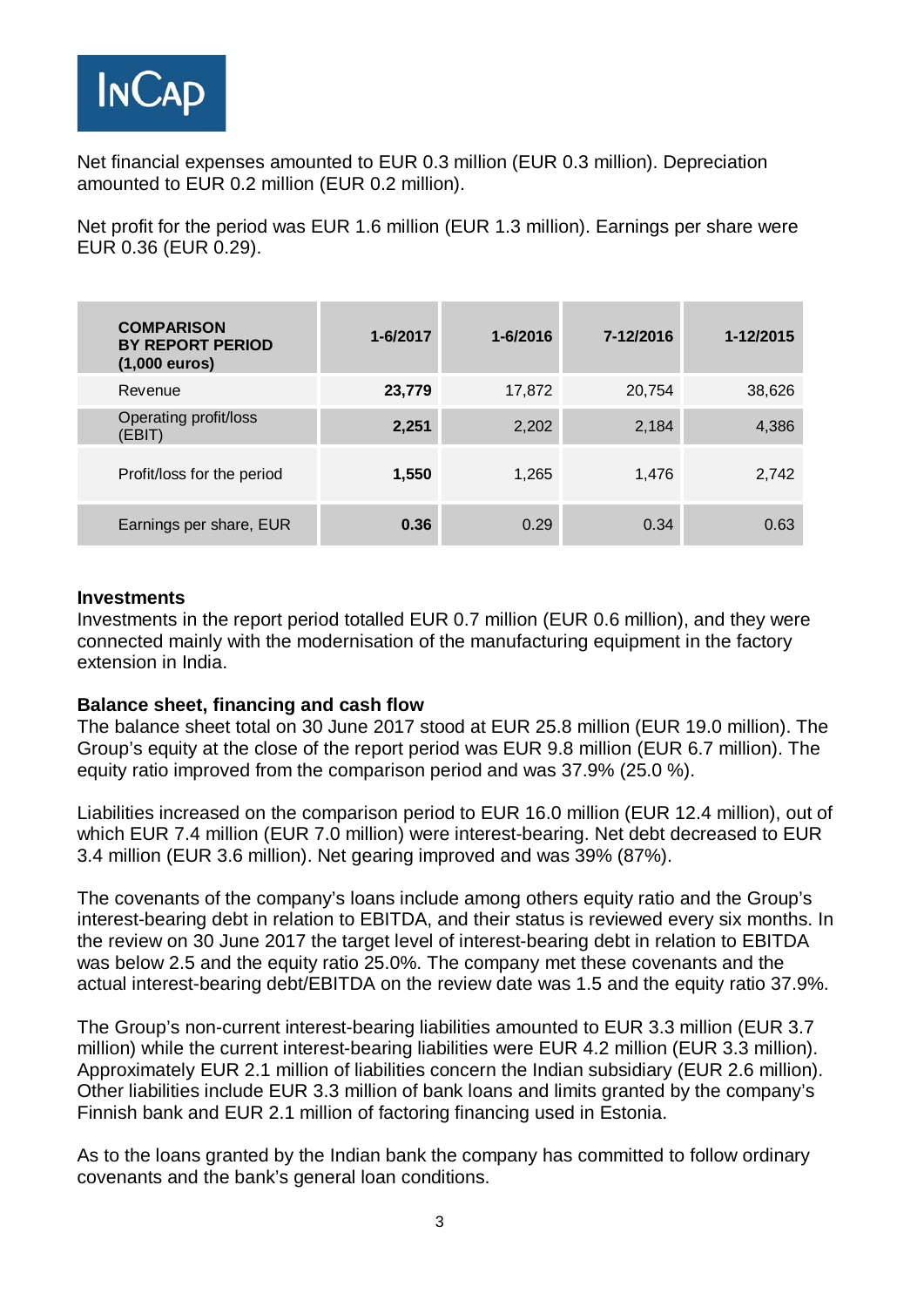

The Group's cash position during the report period was good. The Group's quick ratio was 1.0 (0.9), and the current ratio was 1.6 (1.6).

Cash flow from operations was EUR 2.5 million (EUR 0.4 million). On 30 June 2017, the Group's cash and cash equivalents totalled EUR 3.7 million (EUR 1.2 million). The change in cash and cash equivalents showed an increase of EUR 1.5 million (decrease of EUR 0.8 million).

Aspects related to the Group's financing and liquidity are also described in the section "Short-term risks and factors of uncertainty concerning operations".

#### **Personnel**

At the end of report period, Incap Group had a payroll of 517 employees (520). 83% (89%) of the personnel worked in India, 16% (11%) in Estonia and 0.6% (0.4%) in Finland. The average number of personnel during the report period was 513 (489).

#### **Annual General Meeting 2017**

The Annual General Meeting of Incap Corporation was held on 18 April 2017 in Helsinki. A total of 27 shareholders participated in the meeting, representing approximately 53.3% of all shares and votes of the company. The Annual General Meeting adopted the financial statements for the financial period ended 31 December 2016 and decided, in accordance with the proposal of the Board of Directors, that no dividend be distributed for the financial period and that the profit for the financial period, EUR 464,201.93, be recognised in equity. The Annual General Meeting resolved to discharge the members of the Board of Directors and the President and CEO from liability.

The Annual General Meeting authorised the Board of Directors to decide to issue new shares either against payment or without payment. The authorization was given to a maximum of 436,516 new shares. The Board has not exercised the authorisation, which is valid until 18 April 2018.

#### **Board of Directors and Auditor**

In the Annual General Meeting held on 18 April 2017 Carl-Gustaf von Troil was re-elected and Per Kristiansson, Vesa Mäkelä and Johan Ålander were elected as new members to the Board of Directors. From among its members, the Board elected Johan Ålander to the Chairman of the Board.

The firm of independent accountants Ernst & Young Oy was re-elected as the company's auditor, with Bengt Nyholm, Authorised Public Accountant, acting as the principal auditor.

#### **Shares and shareholders**

Incap Corporation has one series of shares, and the number of shares at the end of the period was 4,365,168 (30 June 2016: 4,365,168).

During the report period, the share price varied between EUR 5.25 and 6.10 (EUR 5.60 and 8.65). The closing price for the period was EUR 5.81 (EUR 6.02). The trading volume during the report period was 1,329,377 shares (39,553,856 shares). The market capitalisation on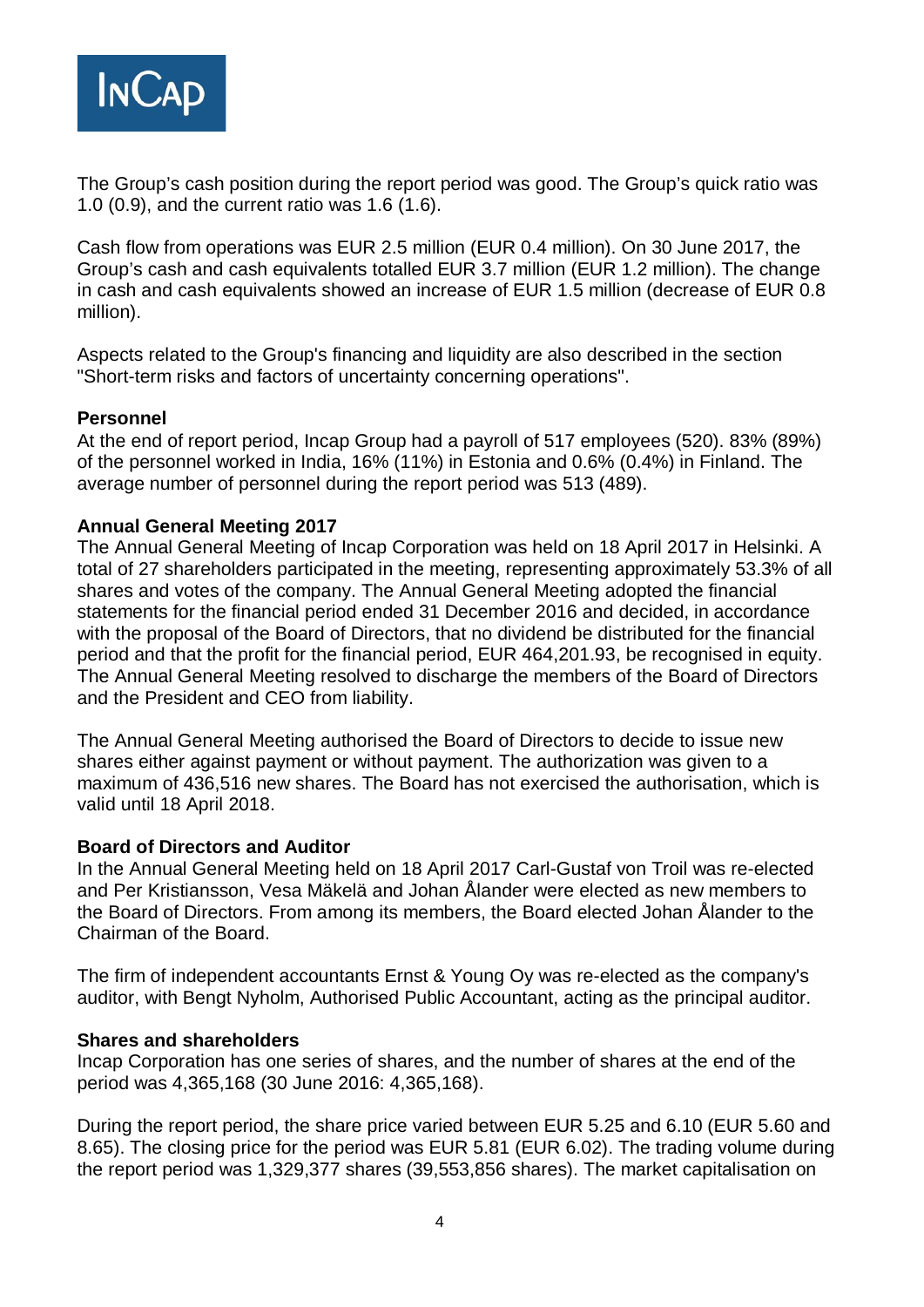

30 June 2017 was EUR 25.4 million (EUR 26.3 million). At the end of report period, the company had 2,711 shareholders (2,925). Nominee-registered or foreign owners held 36.6% (40.5%) of all shares. The company does not hold any of its own shares.

| <b>LARGEST SHAREHOLDERS</b><br>on 30 June 2017                                 | Shares,<br>pcs | <b>Holding</b><br>$, \%$ |
|--------------------------------------------------------------------------------|----------------|--------------------------|
| Nordea Bank AB (publ), Finnish branch (nominee-reg.)                           | 637,406        | 14.6                     |
| Skandinaviska Enskilda Banken AB (publ.) Helsinki branch (nominee-<br>$reg.$ ) | 635,076        | 14.5                     |
| OY Etra Invest AB                                                              | 538,000        | 12.3                     |
| Ilmarinen Mutual Pension Insurance Company                                     | 332,308        | 7.6                      |
| Danske Bank Oyj (nominee-reg.)                                                 | 296,886        | 6.8                      |
| Nordea Life Insurance Suomi Oy                                                 | 188,388        | 4.3                      |
| Laurila Kalevi Henrik                                                          | 89,419         | 2.0                      |
| Penan Raudoitus Oy                                                             | 76,762         | 1.8                      |
| Onvest Oy                                                                      | 66,047         | 1.5                      |
| OY Kontino Invest AB                                                           | 56,440         | 1.3                      |
| 10 largest in total                                                            | 2,916,732      | 66.8                     |

#### **Announcements in accordance with Section 10 of Chapter 9 of the Securities Market Act on a change in holdings**

The company had during the report period no announcements according to Section 10 of Chapter 9 of the Securities market Act.

#### **Events after the end of the report period**

The company announced after the end of the report period on 17 July 2017 that Ville Vuori, President and CEO of the company, has resigned and informed that he will pursue his career in the service of another company. The search for a successor has already been initiated and the target is to fill the position as soon as possible. In order to ensure a smooth transition period Ville Vuori will continue in his position until his replacement has been selected.

#### **Short-term risks and factors of uncertainty concerning operations**

General risks related to the company's business operations and sector include the development of customer demand, price competition in contract manufacturing, successful acquisition of new customers, availability and price development of raw material and components, sufficiency of funding, liquidity and exchange rate fluctuations.

The company's financial position is good and the sufficiency of financing and working capital are posing no remarkable risk. Based on the cash flow calculation prepared in connection with the half-year financial report the company estimates that the working capital of the company will meet with the demand for the forthcoming 12 months.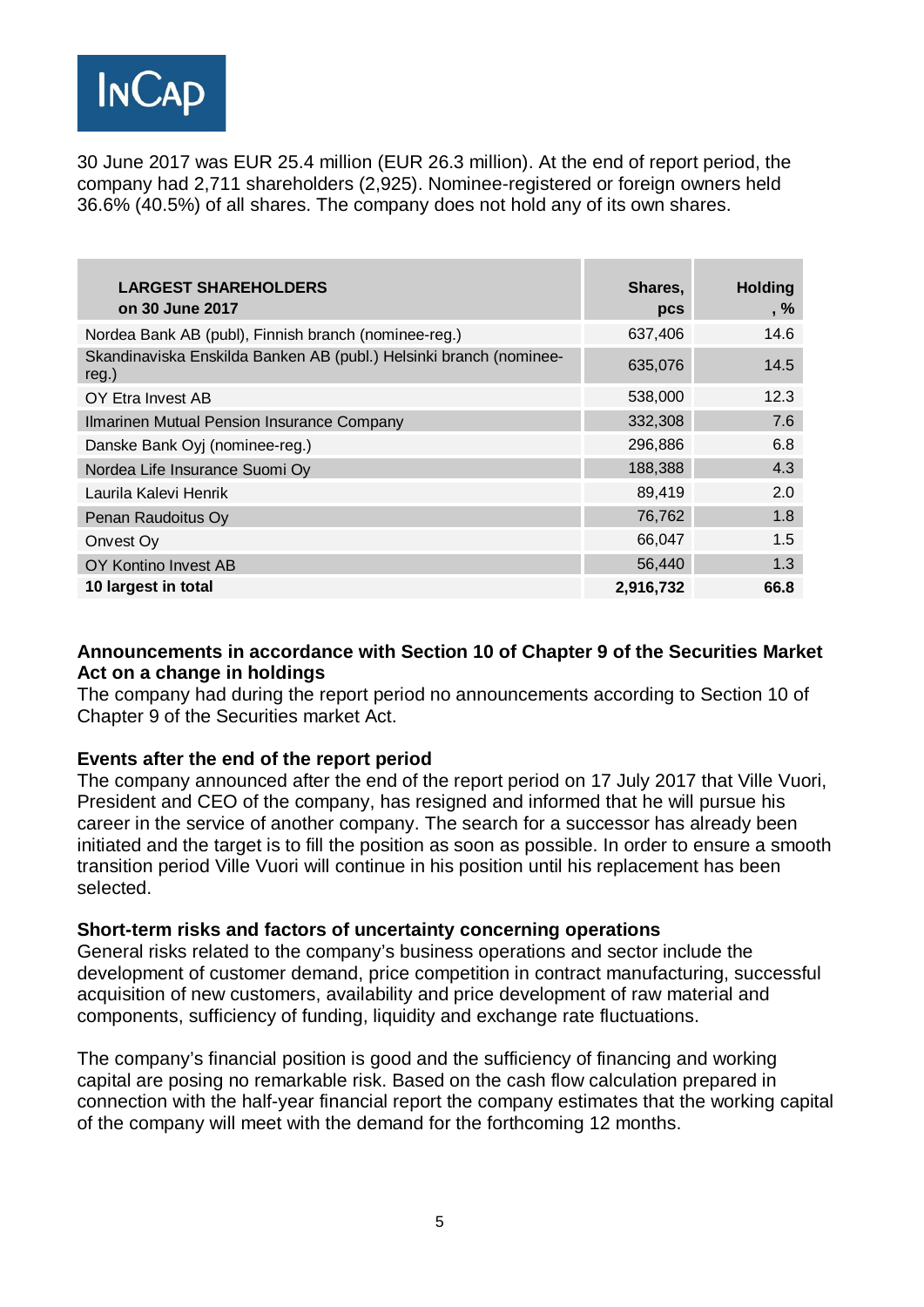

In the definition of internal transactions the actual value added and the so-called "arm's length" principle are considered. After the cumulative losses in India were covered during the latter half of 2015, it is possible to repatriate profits of the Indian subsidiary also through distribution of dividends.

The value of the shares in subsidiaries in the parent group has a significant impact on the parent company's equity and therefore on, for example, equity ratio. Based on the value calculations in connection with the financial statements for 2016 there is no need to decrease the value of the shares in subsidiaries. However, the company estimates that there is a risk connected with the valuation of the shares of the Estonian subsidiary because of the previous unprofitable operations of the subsidiary. There is no similar risk connected with the valuation of the business of the subsidiary in India.

Demand for Incap's services and the company's financial position are effected by global economic trends and the fluctuation among Incap's customer industries. Even though the business environment in 2017 is evaluated to continue challenging, the general financial development is estimated to have no remarkable negative effect on the demand or the solvency of the company's customers. The customer relationship management is of utmost importance in a challenging market situation and the management is paying special attention to it.

The company's sales are spread over several customer sectors balancing out the impact of the economic fluctuation in different industrial sectors. In 2016, there were three customers in the Group with a revenue exceeding 10% of the total revenue of the Group. The combined revenue of these customers was 73% of the Group's revenue.

The company's operating segment, electronics manufacturing services, is highly competitive and there are major pressures on cost level management. The company has succeeded in increasing the efficiency of its operations and in lowering the costs remarkably. Furthermore, the company's production is located in countries with competitive levels of wage and general costs.

The most significant exchange rate risk of the company is related to the Indian subsidiary. A remarkable part of the Group's operations is located in India. The fluctuation in the exchange rates between Indian Rupee and Euro may have a remarkable effect on revenue and result.

The Indian subsidiary of the company had a tax audit in 2016, and based on that the tax authorities do not approve the depreciations made on the capitalized customer contracts during accounting periods 2008/2009-2012/2013 and the transfer costs during the accounting period 2011/2012. The estimated tax effect with eventual increases is amounting to a total of EUR 0.4 million. The company has raised a complaint on these tax issues and is presenting the tax debt in the off balance sheet liabilities in the balance sheet.

#### **Strategy and targets**

The positive development of profitability has enabled the strong development of the company aiming at ensuring the future growth. The operational model of the company has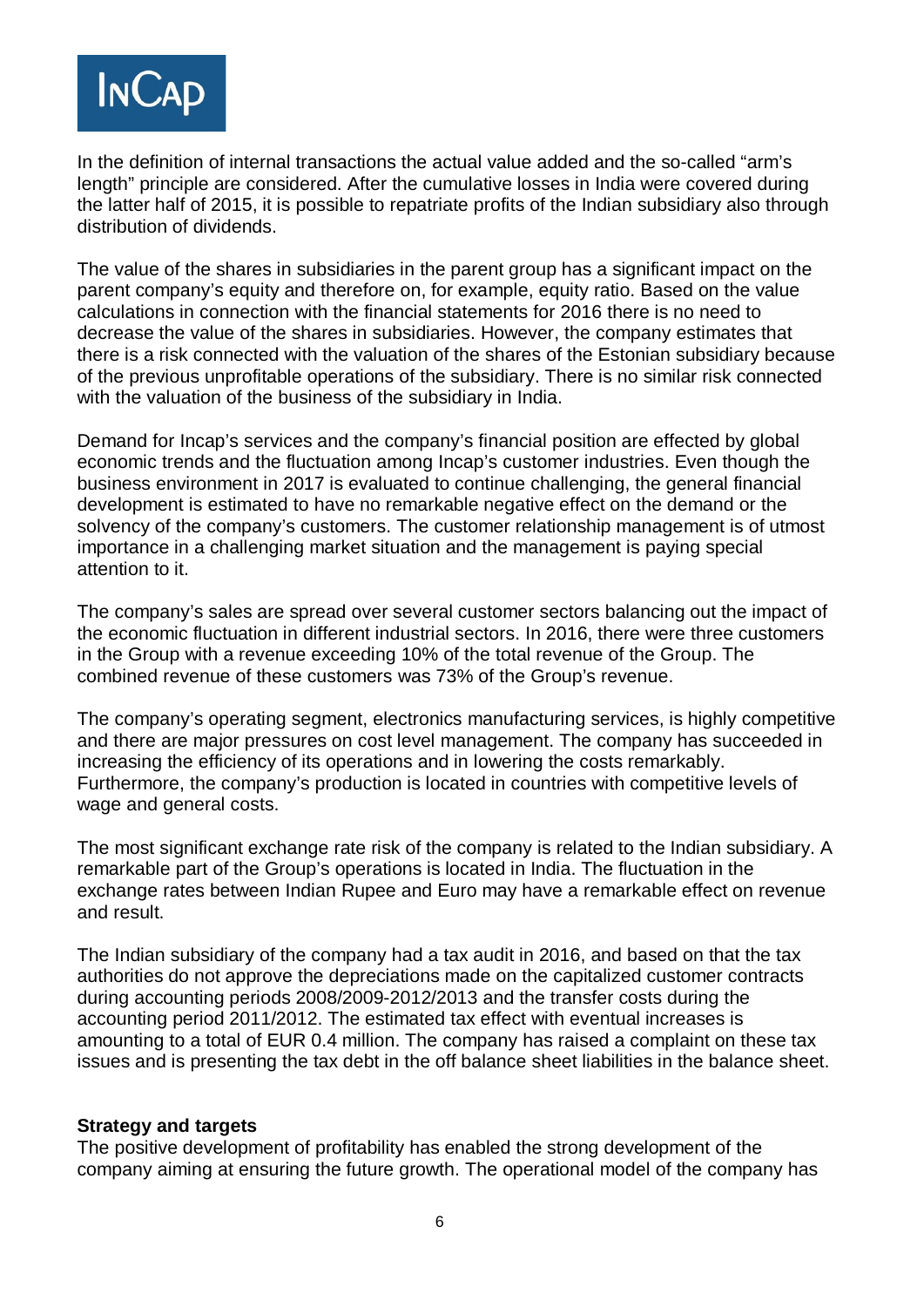

been adjusted to great efficiency enabling fast decision-making and operational flexibility. In 2017 the company is targeting at growing the volume of business further and at creating prerequisites for the expansion of operations also by mergers and acquisitions.

#### **Outlook for 2017**

Incap's estimates for future business development are based both on its customers' forecasts and on the company's own assessments.

The company estimates that the Group's revenue in 2017 will be approximately EUR 45-50 million and that the operating profit (EBIT) in 2017 is somewhat higher than in 2016, provided that there are no major changes in exchange rates. The Group's revenue in 2016 was EUR 38.6 million and the operating profit (EBIT) EUR 4.4 million.

Previously on 16 May 2017 the company estimated that the revenue in 2017 would be higher than in 2016 and the operating profit (EBIT) somewhat higher than in 2016.

Incap will publish a financial business report for January-September 2017 on Tuesday, 14 November 2017.

In Helsinki, 23 August 2017

INCAP CORPORATION Board of Directors

For additional information, please contact: Ville Vuori, President and CEO, tel. +358 400 369 438

Distribution: Nasdaq Helsinki Ltd Principal media The company's home page www.incapcorp.com

#### ANNEXES

- 1 Consolidated Statement of Comprehensive Income
- 2 Consolidated Balance Sheet
- 3 Consolidated Cash Flow Statement
- 4 Consolidated Statement of Changes in Equity
- 5 Group Key Figures and Contingent Liabilities
- 6 Calculations of Key Figures

#### *INCAP IN BRIEF*

*Incap Corporation is an international contract manufacturer. Incap's customers are leading suppliers of high-technology equipment in their own business segments, and Incap increases their competitiveness as a strategic partner. Incap has operations in Finland, Estonia, India and China, and the company currently employs approximately 520 people. Incap's share is listed on the Nasdaq Helsinki Ltd. as from 1997. Additional information: www.incapcorp.com.*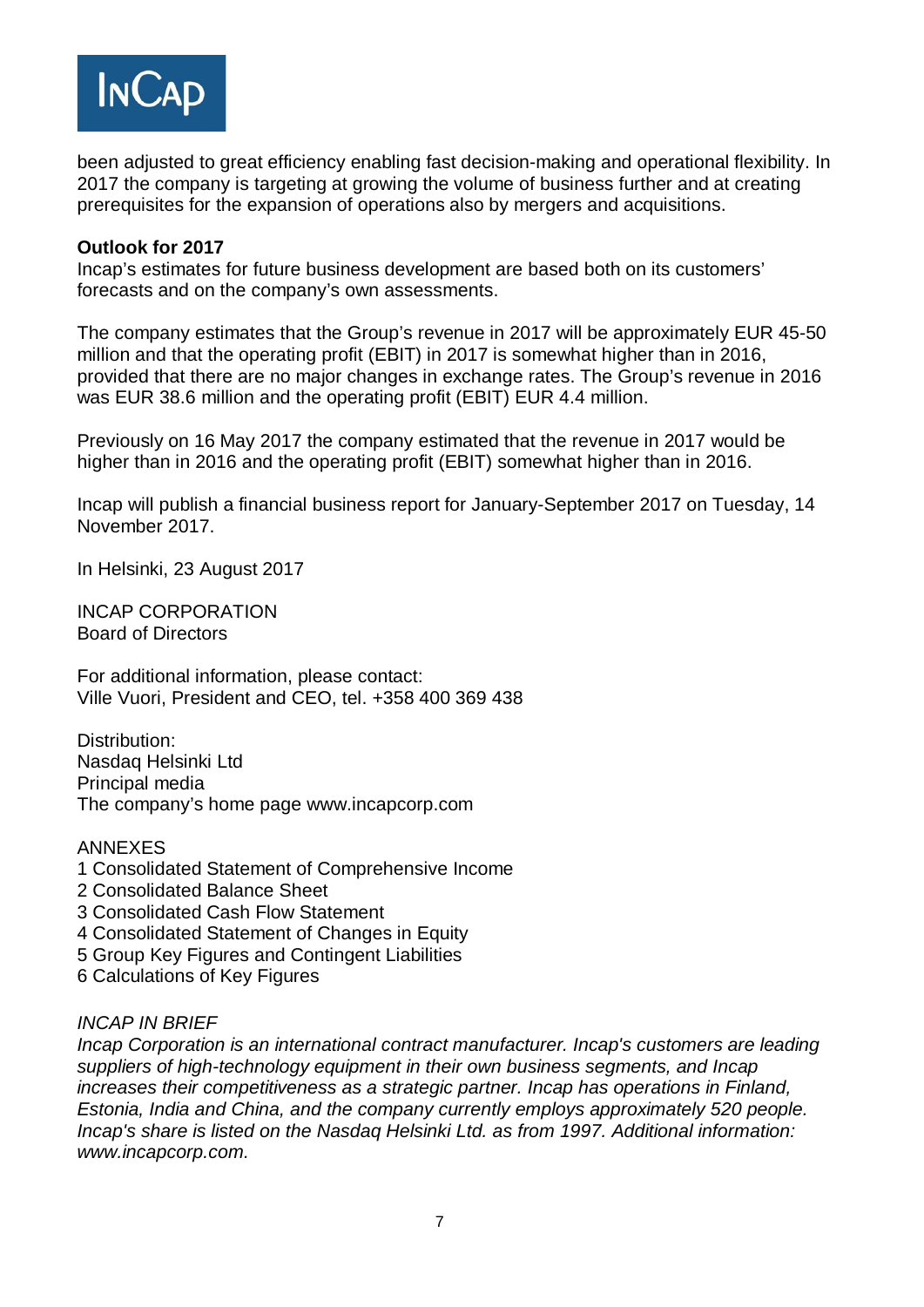#### Annex 1

#### **CONSOLIDATED STATEMENT OF COMPREHENSIVE INCOME (IFRS), CONTINUING OPERATIONS**

| (1,000 euros, unaudited)          | 1-6/2017 | 1-6/2016 | Change, % | 7-12/2016 | 1-12/2016 |
|-----------------------------------|----------|----------|-----------|-----------|-----------|
|                                   |          |          |           |           |           |
| <b>REVENUE</b>                    | 23779    | 17872    | 33,0 %    | 20 754    | 38 626    |
| Change in inventories of finished |          |          |           |           |           |
| goods                             | 569      | 310      | 83,8%     | 266       | 575       |
| Other operating income            | 116      | 27       | 324,7%    | 219       | 246       |
| Raw materials and consumables     |          |          |           |           |           |
| used                              | 18 341   | 12 955   | 41.6%     | 15 5 64   | 28 519    |
| Personnel expenses                | 1982     | 1748     | 13,4 %    | 1 782     | 3531      |
| Depreciation, amortisation and    |          |          |           |           |           |
| impairment losses                 | 208      | 170      | 22,2%     | 199       | 369       |
| Other operating expenses          | 1682     | 1 1 3 4  | 48,3%     | 1 509     | 2643      |
| <b>OPERATING PROFIT/LOSS</b>      | 2 2 5 1  | 2 2 0 2  | 2,2%      | 2 1 8 4   | 4 3 8 6   |
| Financing income and expenses     | $-256$   | $-259$   | $-1.5%$   | $-294$    | $-553$    |
| PROFIT/LOSS BEFORE TAX            | 1995     | 1942     | 2.7%      | 1890      | 3833      |
| Income tax expenses               | $-445$   | $-677$   | $-34.2%$  | $-414$    | $-1091$   |
| PROFIT/LOSS FOR THE PERIOD        | 1 550    | 1 2 6 5  | 22,5%     | 1476      | 2742      |
| Earnnings per share *)            | 0,36     | 0,29     | 22,5 %    | 0,34      | 0,63      |
|                                   |          |          |           |           |           |

| <b>OTHER COMPREHENSIVE</b><br><b>INCOME</b>                                                                                                  | 1-6/2017 | 1-6/2016 | Change, % | 7-12/2016 | 1-12/2016 |
|----------------------------------------------------------------------------------------------------------------------------------------------|----------|----------|-----------|-----------|-----------|
|                                                                                                                                              |          |          |           |           |           |
| <b>PROFIT/LOSS FOR THE PERIOD</b>                                                                                                            | 1 550    | 1 2 6 5  | 22,5 %    | 1476      | 2 7 4 2   |
| OTHER COMPREHENSIVE<br>INCOME:<br>Items that may be recognized in<br>profit or loss at a later date:<br>Translation differences from foreign |          |          |           |           |           |
| units                                                                                                                                        | $-313$   | $-249$   | 25,9%     | 407       | 158       |
| Other comprehensive income, net                                                                                                              | $-313$   | $-249$   | 25,9%     | 407       | 158       |
| <b>TOTAL COMPREHENSIVE</b>                                                                                                                   |          |          |           |           |           |
| <b>INCOME</b>                                                                                                                                | 1 2 3 7  | 1 0 1 7  | 21,6%     | 1883      | 2 9 0 0   |
| Attributable to:<br>Shareholders of the parent                                                                                               |          |          |           |           |           |
| company                                                                                                                                      | 1 2 3 7  | 1 0 1 7  | 21,6%     | 1883      | 2 9 0 0   |
| Non-controlling interest                                                                                                                     |          |          |           |           |           |
|                                                                                                                                              | 0        | 0        |           | 0         | 0         |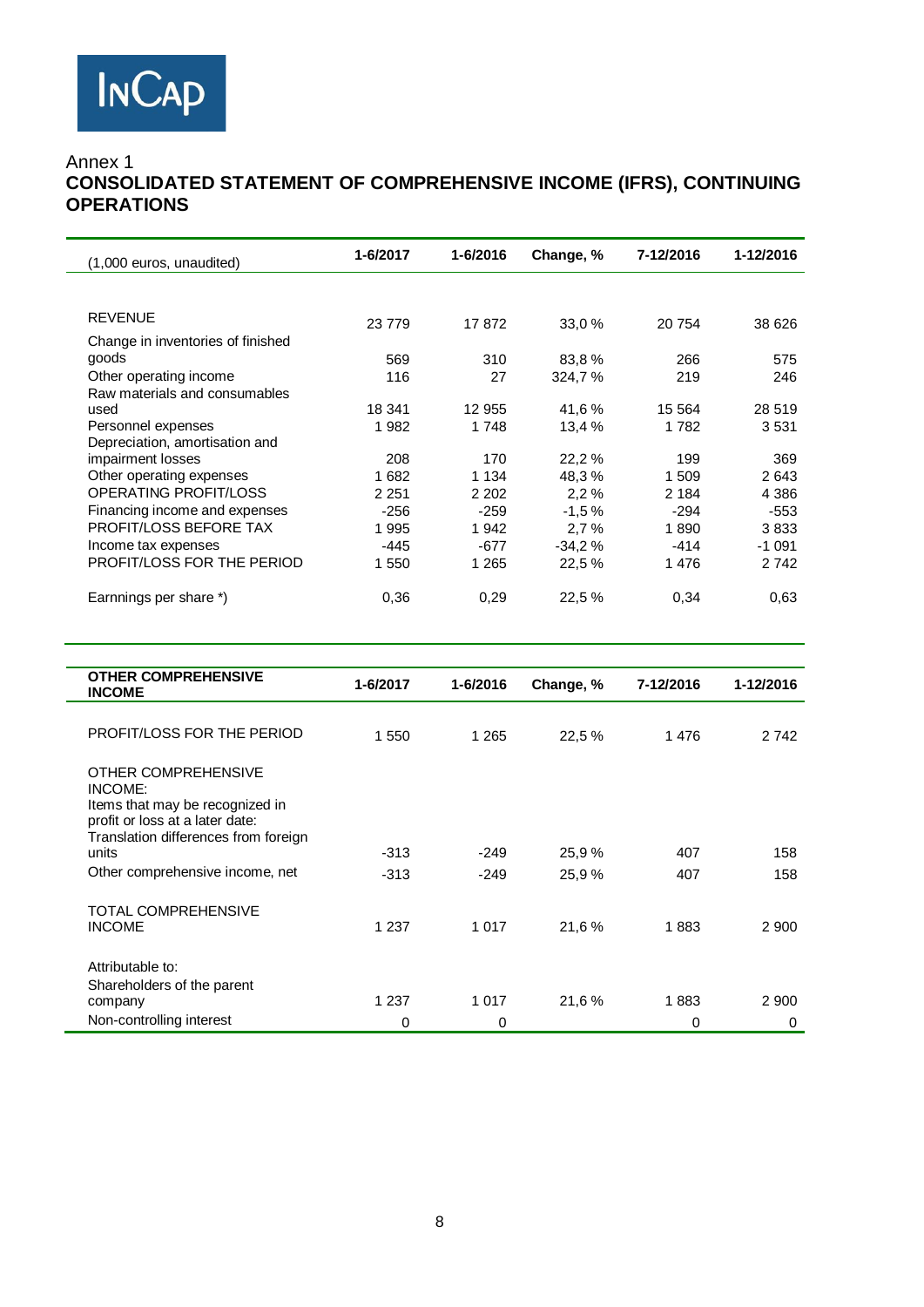

#### Annex 2 **CONSOLIDATED BALANCE SHEET (IFRS), CONTINUING OPERATIONS**

| (EUR thousands, unaudited)                                                   | 30 June 2017 | 30 June 2016 | Change, % | 31 Dec 2016 |
|------------------------------------------------------------------------------|--------------|--------------|-----------|-------------|
| <b>ASSETS</b>                                                                |              |              |           |             |
| <b>NON-CURRENT ASSETS</b>                                                    |              |              |           |             |
| Property, plant and equipment                                                | 2 3 6 4      | 2 609        | $-9,4%$   | 2883        |
| Goodwill                                                                     | 929          | 922          | 0,7%      | 944         |
| Other intangible assets                                                      | 985          | 48           | 1952,8%   | 40          |
| Other financial assets                                                       | 4            | 6            | $-36,2%$  | 6           |
| Other receivables                                                            | 873          | 792          | 10,3%     | 863         |
| <b>TOTAL NON-CURRENT ASSETS</b>                                              | 5 1 5 5      | 4 377        | 17,8%     | 4736        |
| <b>CURRENT ASSETS</b>                                                        |              |              |           |             |
| Inventories                                                                  | 8015         | 5888         | 36,1%     | 6 2 8 0     |
| Trade and other receivables                                                  | 9 0 0 7      | 7561         | 19,1%     | 8 3 2 0     |
| Cash and cash equivalents                                                    | 3 6 6 0      | 1 1 8 9      | 207,7%    | 2 3 4 7     |
| <b>TOTAL CURRENT ASSETS</b>                                                  | 20 683       | 14 639       | 41,3%     | 16 947      |
| <b>TOTAL ASSETS</b>                                                          | 25 837       | 19 016       | 35,9%     | 21 683      |
| <b>EQUITY ATTRIBUTABLE TO EQUITY</b><br><b>HOLDERS OF THE PARENT COMPANY</b> |              |              |           |             |
| Share capital                                                                | 1 0 0 0      | 20 487       | $-95,1%$  | 1 0 0 0     |
| Share premium account                                                        | 0            | 44           | $-100,0%$ | 0           |
| Reserve for invested unrestricted equity                                     | 11 0 28      | 19 4 64      | $-43,3%$  | 11 028      |
| Exchange differences                                                         | $-828$       | $-922$       | $-10,2%$  | $-515$      |
| Retained earnings                                                            | $-1416$      | $-32410$     | $-95,6%$  | $-2966$     |
| <b>TOTAL EQUITY</b>                                                          | 9784         | 6664         | 46,8%     | 8 5 4 7     |
| NON-CURRENT LIABILITIES                                                      |              |              |           |             |
| Interest-bearing loans and borrowings                                        | 3 2 1 5      | 3697         | $-13.0%$  | 3752        |
| <b>NON-CURRENT LIABILITIES</b>                                               | 3 2 1 5      | 3697         | $-13,0%$  | 3752        |
| <b>CURRENT LIABILITIES</b>                                                   |              |              |           |             |
| Trade and other payables                                                     |              |              |           |             |
| Current interest-bearing loans and                                           | 8 6 0 4      | 5 3 6 4      | 60,4%     | 5 1 6 1     |
| borrowings                                                                   | 4 2 3 5      | 2941         | 28,7%     | 4 2 2 3     |
| <b>CURRENT LIABILITIES</b>                                                   | 12838        | 8 3 0 5      | 48,3%     | 9 3 8 3     |
| <b>TOTAL EQUITY AND LIABILITIES</b>                                          | 25 837       | 19 016       | 35,9%     | 21 683      |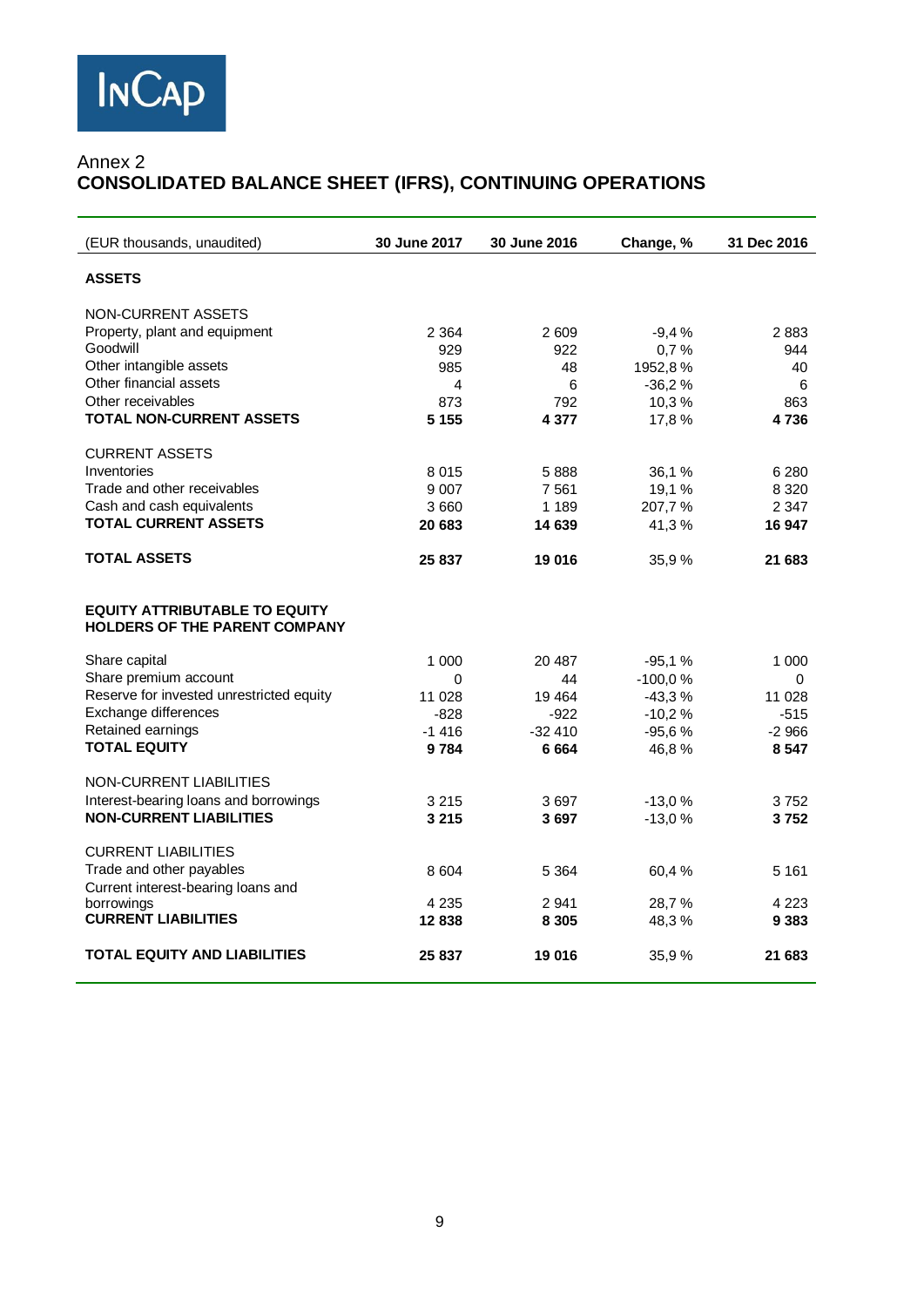#### Annex 3 **CONSOLIDATED CASH FLOW STATEMENT (IFRS), CONTINUING OPERATIONS**

| (EUR thousands, unaudited)                            | 1-6/2017 | 1-6/2016 | 1-12/2016 |
|-------------------------------------------------------|----------|----------|-----------|
|                                                       |          |          |           |
| Cash flow from operating activities                   |          |          |           |
| Operating profit, continuing operations               | 2 2 5 1  | 2 2 0 2  | 4 3 8 6   |
| Adjustments to operating profit                       | 294      | 212      | 508       |
| Change in working capital                             | 210      | $-1419$  | $-1775$   |
| Interest paid                                         | $-218$   | $-216$   | $-512$    |
| Interest received                                     | 3        | 3        | 6         |
| Paid tax and tax refund                               | 1        | $-407$   | $-1486$   |
| Cash flow from operating activities                   | 2 5 4 1  | 375      | 1 1 2 6   |
| Cash flow from investing activities                   |          |          |           |
| Capital expenditure on tangible and intangible assets | $-711$   | $-612$   | $-982$    |
| Cash flow from investing activities                   | $-711$   | $-612$   | $-982$    |
|                                                       |          |          |           |
| Cash flow from financing activities                   |          |          |           |
| Drawdown of loans                                     | 192      | 3 2 9 4  | 4 7 1 2   |
| Repayments of borrowings                              | -546     | $-3887$  | $-4612$   |
| Cash flow from financing activities                   | $-354$   | -593     | 100       |
| Change in cash and cash equivalents                   | 1476     | -830     | 245       |
| Cash and cash equivalents at beginning of period      | 2 3 4 7  | 2068     | 2 0 6 8   |
| Effect of changes in exchange rates                   | $-162$   | -48      | 35        |
| Cash and cash equivalents at end of period            | 3660     | 1 1 8 9  | 2 3 4 7   |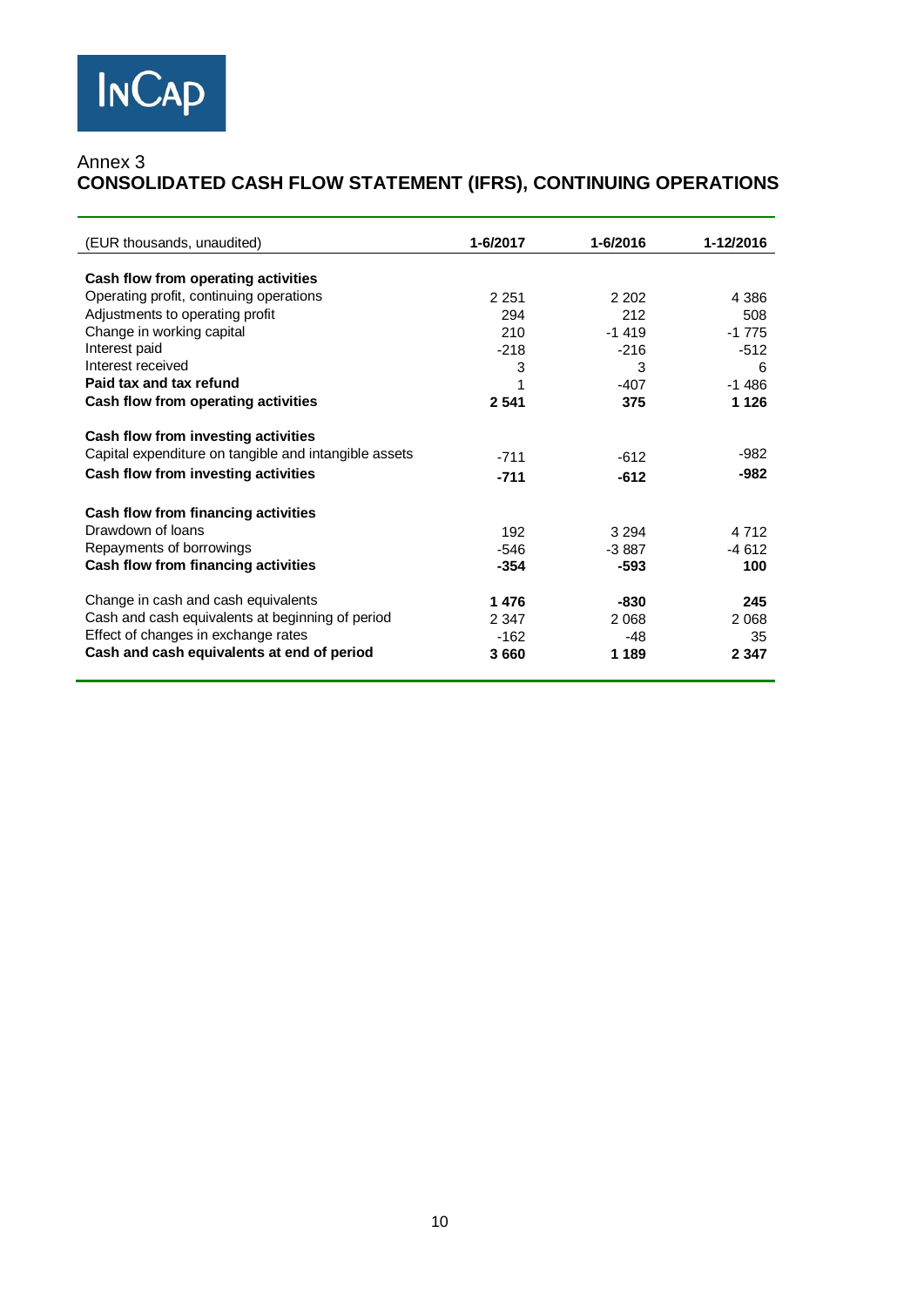

#### Annex 4 **CONSOLIDATED STATEMENT OF CHANGES IN EQUITY (IFRS), CONTINUING OPERATIONS**

| (EUR thousands, unaudited)          | <b>Share</b><br>capital | <b>Share</b><br>premium<br>account | Reserve for<br>invested<br>unrestricted<br>equity | <b>Exchange</b><br>differences | <b>Retained</b><br>earnings | Total    |
|-------------------------------------|-------------------------|------------------------------------|---------------------------------------------------|--------------------------------|-----------------------------|----------|
| Equity at 1 January 2017            | 1 000                   | 0                                  | 11 028                                            | $-515$                         | $-2966$                     | 8 5 4 7  |
| Total comprehensive income          | 0                       | 0                                  | 0                                                 | 0                              | 1 550                       | 1 550    |
| Currency translation                | 0                       | 0                                  | 0                                                 | $-313$                         | $\Omega$                    | $-313$   |
| differences                         |                         |                                    |                                                   |                                |                             |          |
| Directed share issue                | 0                       | 0                                  | 0                                                 | 0                              | $\Omega$                    | 0        |
| Other changes                       | 0                       | 0                                  | 0                                                 | 0                              | $\Omega$                    | $\Omega$ |
| Equity at 30 June 2017              | 1 0 0 0                 | $\Omega$                           | 11 028                                            | -828                           | $-1416$                     | 9784     |
|                                     |                         |                                    |                                                   |                                |                             |          |
| Equity at 1 January 2016            | 20 487                  | 44                                 | 19 4 64                                           | $-673$                         | $-33675$                    | 5 6 4 7  |
| Total comprehensive income          | 0                       | 0                                  | 0                                                 | 0                              | 1 2 6 5                     | 1 2 6 5  |
| Currency translation<br>differences | 0                       | $\mathbf 0$                        | 0                                                 | $-249$                         | $\Omega$                    | $-249$   |
| Other changes                       | 0                       | 0                                  | 0                                                 | 0                              | $\mathbf 0$                 | $\Omega$ |
| Equity at 30 June 2016              | 20 487                  | 44                                 | 19464                                             | $-922$                         | $-32410$                    | 6664     |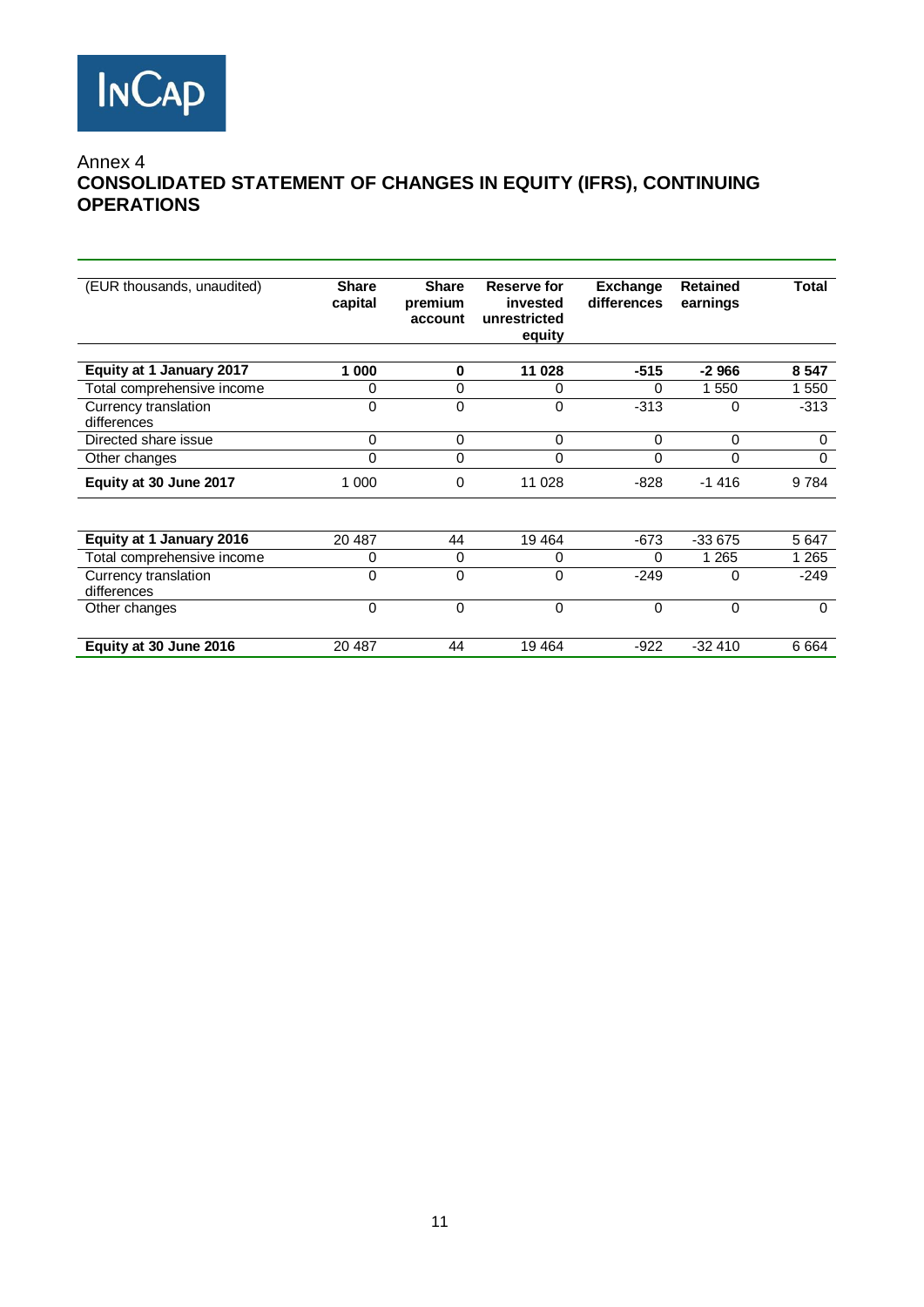## **INCAP**

#### Annex 5 **GROUP KEY FIGURES AND CONTINGENT LIABILITIES (IFRS), CONTINUING OPERATIONS**

| (unaudited)                                      | Jan-Jun 2017 | Jan-Jun 2016 | <b>Jan-Dec 2016</b> |
|--------------------------------------------------|--------------|--------------|---------------------|
| Revenue, EUR million                             | 23,8         | 17,9         | 38,6                |
| Operating profit/loss, EUR million               | 2,3          | 2,2          | 4,4                 |
| % of revenue                                     | 9,5          | 12,3         | 11,0                |
| Profit/loss before taxes, EUR million            | 2,0          | 1,9          | 3,8                 |
| % of revenue                                     | 8,4          | 10,9         | 10,0                |
| Return on investment (ROI), %                    | 27.0         | 32,9         | 29,6                |
| Return on equity (ROE), %                        | 33.8         | 41,1         | 38,6                |
| Equity ratio, %                                  | 37,9         | 35,0         | 39,4                |
| Net Gearing, %                                   | 38,7         | 87,0         | 65,8                |
| Net debt, EUR million                            | 3,4          | 5,8          | 5,6                 |
| Quick ratio                                      | 1,0          | 0,9          | 1,1                 |
| Current ratio                                    | 1,6          | 1,6          | 1,8                 |
| Average number of shares during the report       |              |              |                     |
| period, adjusted for share issues                | 4 365 168    | 4 365 168    | 4 365 168           |
| Earnings per share (EPS), EUR                    | 0,36         | 0,29         | 0.63                |
| Equity per share, EUR                            | 2,24         | 1,53         | 1,96                |
| P/E ratio                                        | 16,4         | 20.8         | 8,7                 |
| Trend in share price                             |              |              |                     |
| Minimum price during the period, EUR             | 5,25         | 5.60         | 4,95                |
| Maximum price during the period, EUR             | 6,10         | 8.65         | 8,65                |
| Mean price during the period, EUR                | 5,68         | 7.04         | 6,43                |
| Closing price at the end of the period, EUR      | 5,81         | 6.02         | 5,46                |
| Total market capitalisation, EUR million         | 25,4         | 26.3         | 23,8                |
| Trade volume, no. of shares                      | 1 329 377    | 39 553 856   | 40 565 856          |
| Trade volume, %                                  | 30           |              |                     |
| Investments, EUR million                         | 0,7          | 0,6          | 1,0                 |
| % of revenue                                     | 3,0          | 3,4          | 2,5                 |
| Average number of employees                      | 513          | 498          | 511                 |
| Personnel at the end of period                   | 517          | 520          | 514                 |
| CONTINGENT LIABILITIES, EUR million              |              |              |                     |
| <b>FOR OWN LIABILITIES</b>                       |              |              |                     |
|                                                  |              |              |                     |
| Mortgages and pledges                            | 14,4         | 16,3         | 14,6                |
| Surrender liability of trade receivables sold to | 2,0          | 0,8          | 2,2                 |
| finance company                                  |              |              |                     |
| Off balance sheet liabilities                    | 1,6          | 1,6          | 3.0                 |
| Transactions with closely-related parties        |              |              |                     |
| The company has no transactions with closely-    |              |              |                     |
| related parties                                  |              |              |                     |